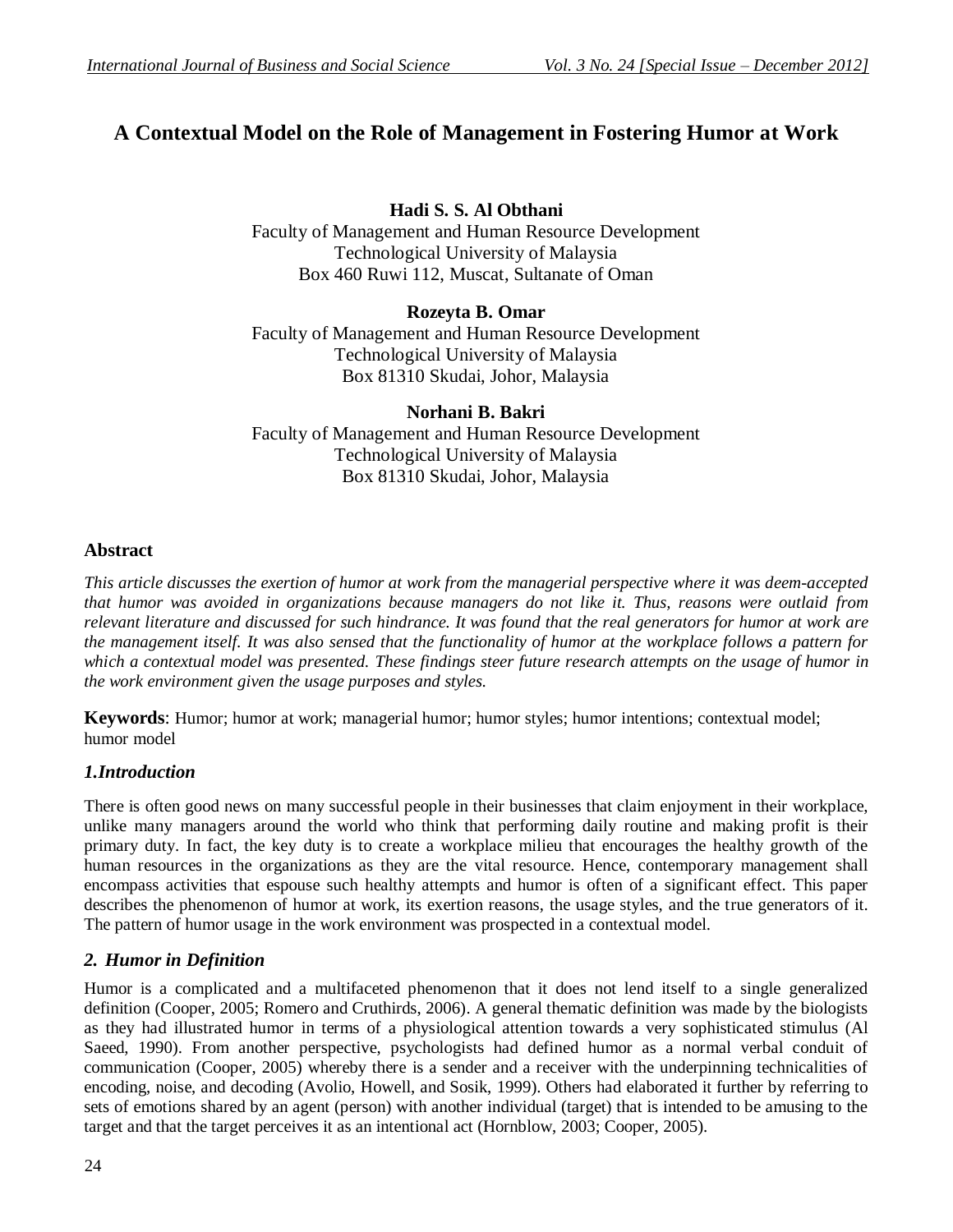On the other hand, writers had understood humor in other forms such as fun and jocularity where humor was viewed as a holistic picture of any funny activity (Davies, 2002) and the latter viewed humor as a tool for generating laughter (Linstead, 1985; Nevo, Nevo, and Yin, 2001).

From another perspective though, humor is said to deal with incongruity that is disorder and abnormality (Barsoux, 1993; Yarwood, 1995; Barsoux 1996; Watson, 2006). It is said when people often laugh about the things that worry them most (Barsoux 1996; Watson, 2006), which eventually retains their sanity and rational thinking into the proper order (Watson, 2006). Toney Watson (2006) illustrated that in the form of the glimpses of the tightrope walker over the abyss that encompasses different types of threats where the meaning of incongruity is understood in the unexpected circumstances that the tightrope walker might face along his/her walk towards the other end of the mountain and yet he/she glimpses (laugh's) downwards and remind him/herself of the possible intimidations that might be faced if he/she will fall down. This depicts the real life of human beings while they pass through their journey of life and how they address possible discrepancies. In spite of those views, the formal definition is to understand humor in terms of its actions as stated by Romero and Pearson (2004; p. 53): "We define humor as amusing communications that unite, direct, and energize people in ways that benefit the individual, group or organization.".

## **1.1 Humor at Work**

Generally, any amusement or an activity of laughter or fun in the work environment is termed workplace humor (Duncan, Smeltzer, and Leap, 1990) but since humor is termed as a communicational medium between people (Avolio *et al*., 1999; Hornblow, 2003; Cooper, 2005) then workplace humor should be explained in the context of the relationships among the organizational members. For the most part, these relationships can take any form such as weekend parties, birthday parties, sport days, camping and barbeque plans, and others (Dandridge, 1986). However, humor is much deeper than just refreshing activities where it is tied to the sensitive relationships between peers and their bosses (Malone, 1980). Romero and Cruthirds (2006, p. 59) put it in a very general form by stating: "We propose that organizational humor consists of amusing communications that produce positive emotions and cognitions in the individual, group, or organization.". As a trivial instance, an employee always praises his/her boss by telling silly jokes where the boss, in return, might make the employee his/her right hand and involve him/her in some of the decision making process (Duncan *et al*., 1990) or might be lenient in giving away the employee few days off without reducing his/her leave account (Barsoux, 1993). Such examples are natural in any work setting that it was thought of humor and work as mutually exclusive activities. Hence, it is evident that workplace humor is associated with relationships among employees and their managers since it is controlled by specified determinants (Duncan and Feisal, 1989).

#### **1.2 International Humor**

Humor is part of the daily life activities and yet it is normal to joke around and become humorous with whomever you know but the problem would arise when the receiver does not appreciate what the joke might be heading towards and this is simply because he/she is different in attitude due to his/her background (Davies, 2002; Romero and Cruthirds, 2006). A research was held on joking patterns among the Scandinavian countries (Norway, Sweden, and Denmark) where it was concluded that all citizens of one country tell jokes on the other two except for the case of the Swedes and Norwegians not telling any jokes about Danes because the values of the two differ from those of the Danes (Gundelach, 2000). Yet, it is irrelevant to claim that there is an international humor, but the arguments are fostering us to state that there are few jokes and types of humor that does gain international acceptance and it should be deemed comprehended that the acceptance gets more cumbersome when you are heading towards the east (Lewis, 1999). Therefore, managers should consider the cultural, historical, and demographic characteristics of their work groups before they exert humor (Duncan, 1982).

# *3. Humor Usage Intentions*

Humor at work was explained by many scholars in the form of the situations that it is exerted within (Al Obthani, Omar, and Bakri, 2011). However, such groupings were not standing to the real purposes of using humor at work until Jean Barsoux (1993) had provided an explanation of the true intentions for such. From his perspective, humor usage shall be evident when one of the following three purposes is present in the concurrent situation (Barsoux, 1993; Martin, 2001):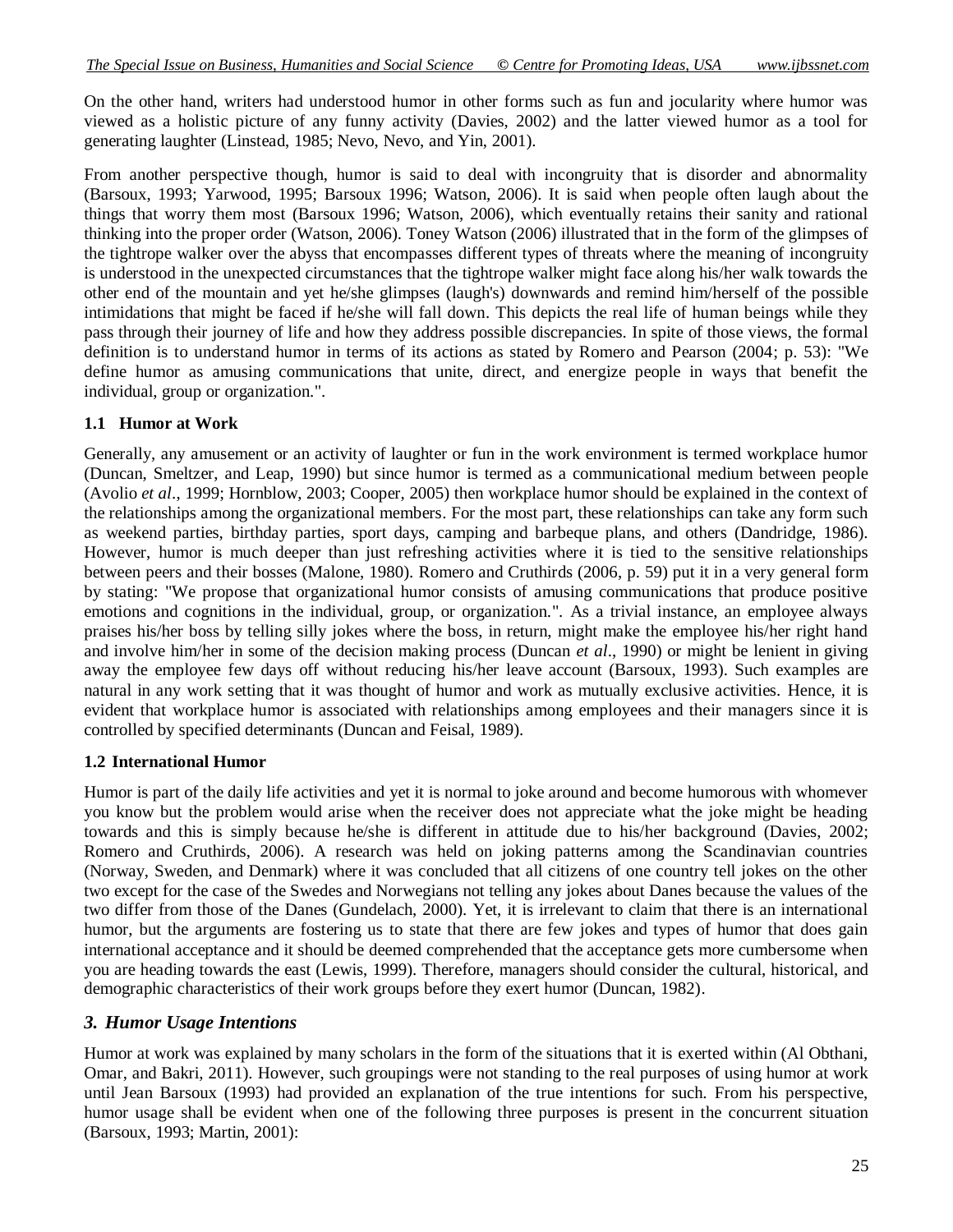- Sword: Referring to the action aspect of humor where it is required to persuade individuals to accept some view points. The sword purpose shall allow the individuals to say the things which otherwise could not be said without causing offence and damage to the relationships within the organizational setting (Martin, 2001). For instance, by using humor with your employees, you shall urge them to unify with your opinion about the bad management of any department at your organization (Avolio *et al*., 1999)
- Shield: Referring to the defensive aspect of humor where it is aimed at easing the acceptance of criticism and enabling individuals and groups to cope with the disrupted feelings and the moments of failure (Martin, 2001). For example, a chief engineer stating a severe damage in the factory machines by saying to the managers: 'I think we should pack up and start selling fish by Seattle' (Lundin, Paul, and Christensen, 2000)
- Values: Referring to the conditioning aspect of humor where it is aimed at influencing individuals to adapt to a particular role and reinforces organizational values (Martin, 2001). For instance, particular and private group jokes always raise group cohesiveness which accomplishes the broader values of the organization being a sign of unity at work (Duncan *et al.*, 1990; Ford, McLaughlin, and Newstrom, 2003)

## *4. Humor Styles at Work*

Many attempts were sought in order to explain humor usage in terms of the characterizing styles; however, it is cumbersome since each explanation was not truly providing what it was expected. For example and as previously stated by Barsoux (1993) that humor at work was explained in terms of its purposes but those were not styles per se. Others as in the early words of Leap and Smeltzer (1984) had simply explained it by the topic but yet, it is not evident to be a style of such an attitude (Al Obthani *et al*., 2011). Therefore, such attempts shall be tied to the attitude of humor not the reason or the effect and yet, Romero and Cruthirds (2006) had elaborated the state by the required attitudes as they proposed the following five styles of humor:

- Affiliative Humor; which is built on the objective of amusing others and building relationships in order to have a positive environment
- Self-Enhancing Humor; which is built on the notion of positive thinking in order to cope with stress and maintain a humorous sense during difficulties
- Aggressive Humor; which is built on the aim of manipulating others by implying threat or humor that entails using sarcastic and disparaging humor
- Mild Aggressive Humor; which is stated in the form of a playful description of disagreement or a notification towards an act or a work practice
- Self-Defeating Humor; which is aimed at making the person more approachable by others and that is by using self-disparagement and status tolerance

It is significant to note that Romero and Cruthirds (2006) had built their arguments upon the work of Rod Martin and his colleagues (2003) as they had proposed only four of the previous styles where they had stated that there is only one aggressive style of humor (Martin, Doris, Larsen, Gray, and Weir, 2003; Veselka, Schermer, Martin, and Vernon, 2010). This justifies that there is no meaning in having a style named mild-aggressive humor since it is a degree of another original one that is named aggressive humor. Yet, it shall be concluded that the above humor styles are the ones well documented but it shall be evident to rely on the original four styles that were developed and researched by Martin and his colleagues (2003).

# *5. Managing Humor at Work*

In order to manage humor at work, it is particularly important to note that the generators for such humor should be identified where literature had only focused on employee relations and neglected the role of management in supporting such activities in the work environment (Collinson, 2002). However, researchers had assumed that managers disembark humor at their work setting due to rational reasons that shall be argued upon further.

#### **5.1 What managers really do?**

Managers are organizational members who are responsible for achieving the organizational objectives through people and other resources (Boone and Kurtz, 1999). This supports the concept that human skills are important to adopt where much of the managers' time is devoted to responding to the pressures from their employees (Rees and Porter, 2003).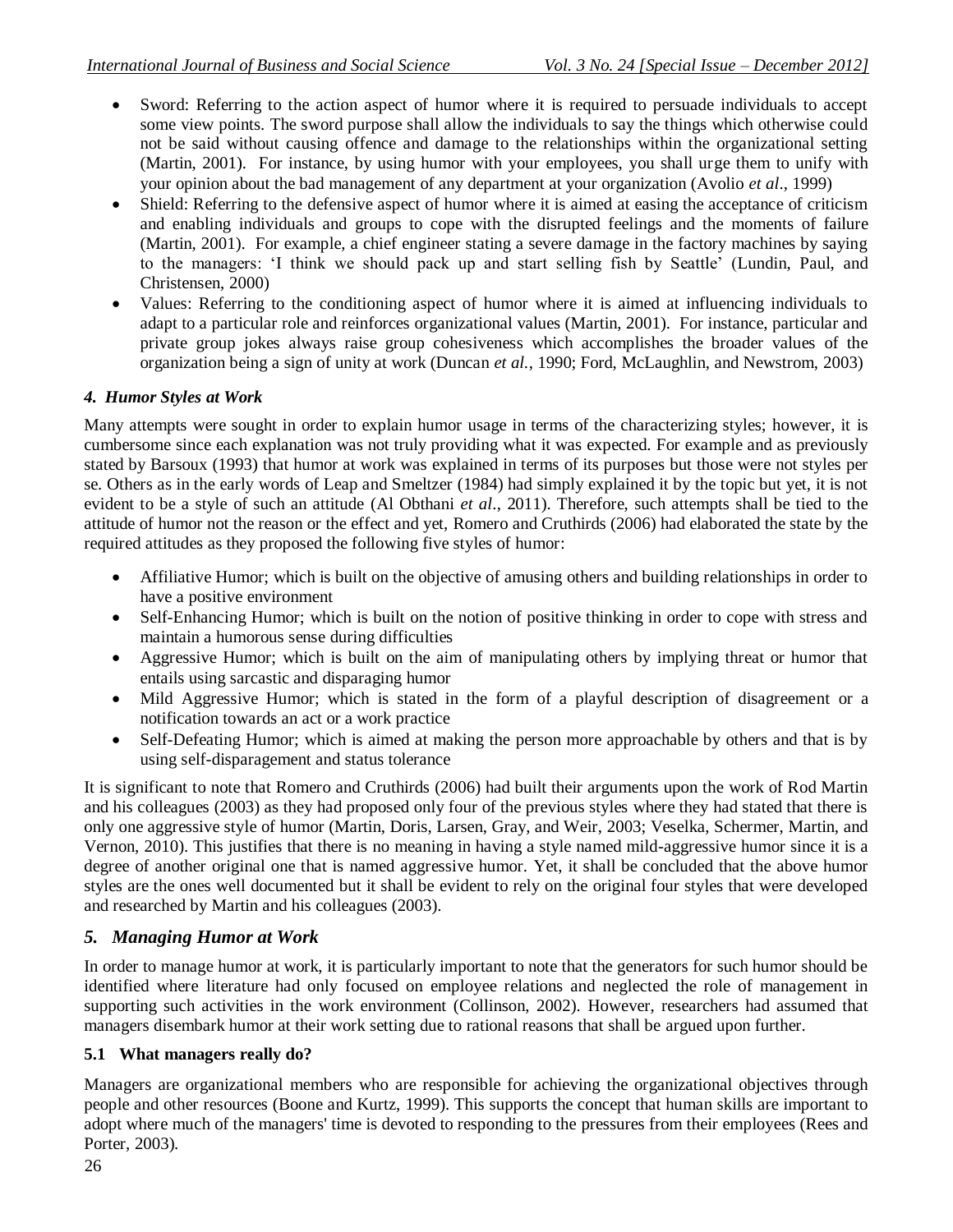This had developed into structure of roles managers should play in such as, the traditional four functions of management: planning, organizing, influencing, and controlling (Boone and Kurtz, 1999; Mullins, 2002). Abraham Zaleznik (2004, p. 75) had conceptualized the roles in his article as he says: "Managers embrace process, seek stability and control, and instinctively try to resolve problems quickly – sometimes before they fully understand a problem's significance.". However, these roles are equal to every manager but what differentiates great managers from others is their tight focus on employee's capabilities (Barsoux, 1993). As a matter of fact, Marcus Buckingham (2005) conducted a thorough research on 80000 managers over two years and had concluded that great managers are the ones who discover what is unique about each employee and capitalizes upon it. He stated (2005, p. 79): "Always remember that great managing is about release, not transformation. It's about constantly tweaking your environment so that the unique contribution, the unique needs, and the unique style of each employee can be given free rein.". Despite this connotation, Buckingham's (2005) research did not change the functions and it is considered as another attitude lying between the organizing function and the influencing function of management. Above all, these attempts document the fact that managers are viewed as rigid controllers of the system, which proves a sign of rationality in the system being a structured one (Morgan, 1997).

## **5.2 Disliking Humor**

Management scholars had argued that there is no room for humor in management structures because it will disturb the rationality and the seriousness of the system (Duncan *et al*., 1990; Barsoux 1993; Martin, 2001; Fatt, 2002). Humor and joking are viewed as expressions of the human spirit where it is associated with pleasure unlike the workplace which is meant to be a serious territory not a comedy club or a site for the pursuit of bodily pleasures (Watson, 2006); that it will be leaving employees and their managers with the prevailing view that work is a necessary evil (Bakke, 2005). However, this had been answered by knowing that the most frequently observed phenomenon in any work group is joking behavior and work group humor. Hence, even if management did not support such behavior, you cannot imagine employees working like machines where there should be a way for refreshing their thoughts and that is via humor (Starbuck and Webster, 1991; Barsoux, 1993). On the contrary, there were other serious issues hindered managers from adopting humor in their work settings and those are as under (Duncan *et al*., 1990; Martin, 2001; Romero and Cruthirds, 2006):

- It reduces respect from the subordinates to their managers which may result in a chaotic environment and abolished rules of conduct. For example, some employees make their managers as the butt of their silly jokes (Duncan and Feisal, 1989; Barsoux, 1993; Barsoux, 1996). The case of disrespect is also clear when humor is affected by the hierarchical structure of management as higher status managers joke about lower level ones which creates a sense of paradox (Duncan, 1982; Barsoux, 1996)
- It promotes sexual harassment as it is the most common topic a daily organizational humor would have (Leap and Smeltzer, 1984); especially if the jokes were directly about females and femininity, which results in disturbed relationships between the two genders (McGee and Shevlin, 2009) and eventually among the employees in the work setting
- It develops ethnicity and racism among employees where it is known that it make up most of the topics of humor in our lives (Leap and Smeltzer, 1984), particularly significant if the jokes were blackish such as black Americans (Foxworth, 2008) or on minority groups such as Italians or generally Hispanic Americans or dumb blondes and so on (Davies, 2002)

Despite the rationality the previous issues might embed, there were few attempts as short answers for the above matters as the first discrepancy was not researched and proved yet though it is claimed by many researchers (Duncan *et al*., 1990). The second is framed in the cultural custom where a sexual-type humor would not be accepted in the west but could be accepted in the east (Macks, 2003) even though with the presence of diverse religions and national customs that prohibits such a thing which every country or nation is known for it (Romero and Cruthirds, 2006); and if it was mentioned that it has been proved in few research attempts such as in the work of Elizabeth McGee and Mark Shevlin (2009) where they stated that there is no direct relationship between gender and the use of humor because females as males do use sexual humor but the only concern is using sexual humor between the two genders, which sometimes is accepted, especially if they were mates. Above all, sexuality in the workplace might be dimly expressed but it could not be neglected where it would be apparent in other forms that are inevitable, which in fact is a true aspect of human spirit that will always be a challenge for managers to control (Watson, 2006).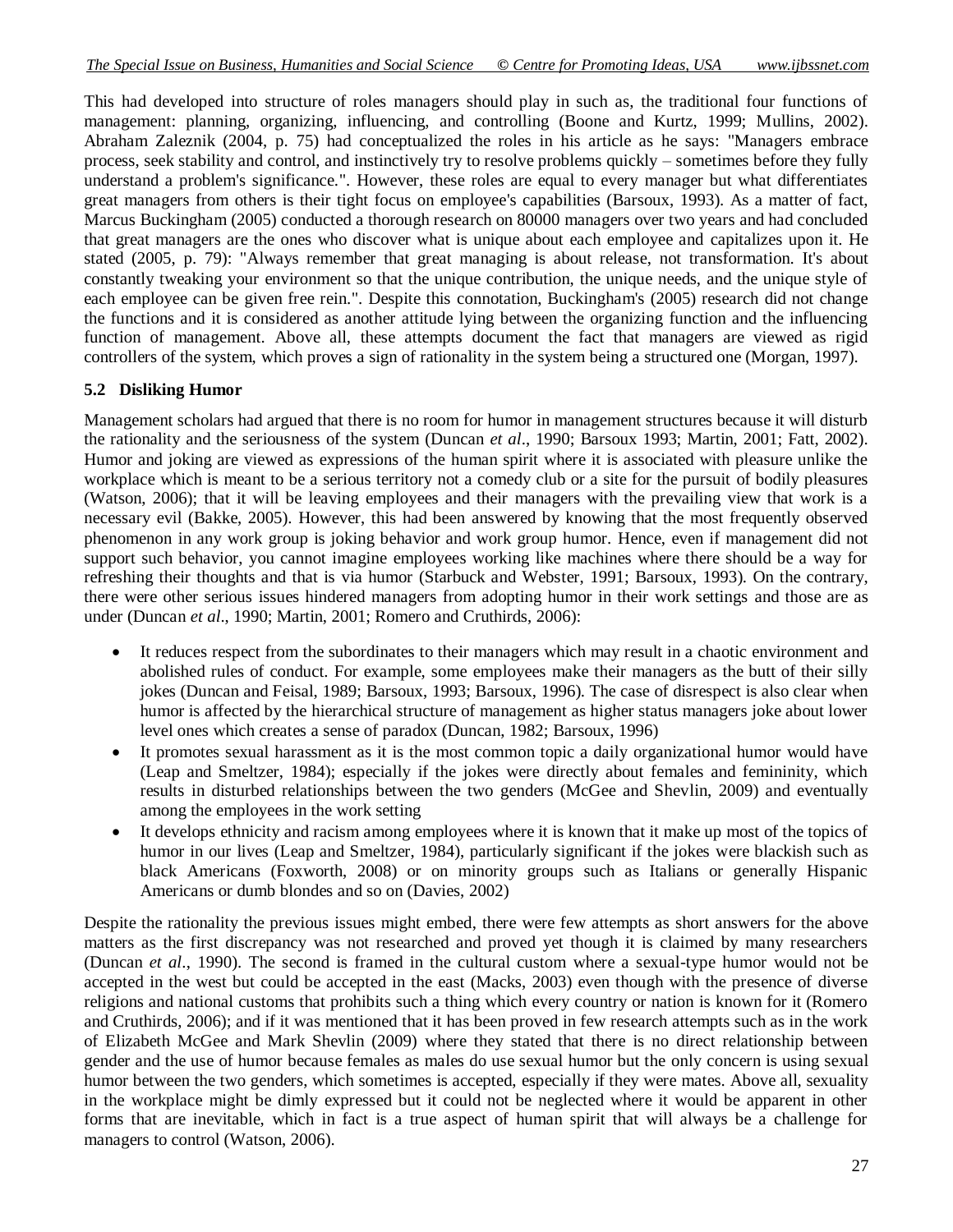The third issue was replied in the same way as the second discrepancy provided the international rules that demeans it (Foxworth, 2008); except for adding that many religions regulate such jokes on minorities and promotes equality among all mankind (Ali, 1995; Al Ismaili, 2004).

#### **5.3 Humor Generators**

Despite the arguments in the previous subsection, the majority of researches had turned to studying humor usage among subordinates which led to a deemed understanding that the source of organizational humor is the employee (Collinson, 2002; Cooper, 2005) where they exert humor among themselves due to many reasons (Barsoux, 1996; Watson, 2006). Many organizations had adopted this thought as an evidence of humor usage such as Kodak's "Employee Humor Room" and Ben and Jerry's "Joy Gang" (Luthans, 2002; Breeze, Dawson, Khazhinsky, 2004). These organizations felt the difference in performance by observing the joking behavior among employee groups where it was hypothesized that it improves group cohesiveness (Duncan *et al*., 1990; Ford *et al*., 2003). Thus, it was evident that the literature is focusing on humor among employees as depicted in Figure 1 where less attention has been paid to management and their role in fostering humor at work (Collinson, 2002). Managers are required to accept humor as a significant form of communication in order to understand why both they and employees engage in humor, and strive to understand also its contributions and dysfunctions relative to the organizational purpose and the general societal standards of work (Yarwood, 1995). Researchers yet had emphasized on studying management and leadership styles as the sources for organizational humor since they are the key players in reducing the signs of the workplace humor pitfalls (Malone, 1980; Linstead, 1985; Duncan *et al*., 1990; Glasser, 1994; Collinson, 2002; Holmes and Marra, 2002; Newstrom, 2002; Ford *et al*., 2003; Hornblow, 2003). Therefore, it was admitted that it was a mistake focusing on subordinates rather than managers as humor generators (Miller, 1996; Collinson, 2002; Romero and Cruthirds, 2006).

#### *6. Modeling Humor at Work*

After taking the above matters into consideration, the researchers had sensed the functionality of humor at the workplace where a model shall represent it in a cyclical form. Figure 2 depicts the outlay of the prospected model where the intention for using humor is explained in the three purposes of humor that are sword, shield, and values (Barsoux, 1993; Martin, 2001). The humor styles in turn, are the ones proposed by the original opinions of Martin and his colleagues (2003) where they had only proposed four styles of humor in their newly developed Humor Styles Questionnaire (HSQ) (Martin *et al*., 2003). The proposed process starts with an intention as one of the humor purposes which drives the initiator, that is the manager, to use one of the humor styles that should be appreciated and accepted by the audience, that are the subordinates, in the form of an exposure of the commenced intention.

#### *7. Conclusion*

The paper provides evidence on a research gap for the significant contribution of the management of the organization in fostering humor at their work environments. The intentions of such usage were described with the possible humor styles that shall be used at the work environment. The exertion of humor at the work environment was structured in the form of a model that combines the intentions and the styles into a rational cycle where it will open the door for further research on the applications of humor in the workplace given the model components.

#### *References*

- Ali, A. J. (1995). Cultural Discontinuity and Arab Management Thoughts. *International Studies of Management and Organization. 25(3)*, 7-30.
- Al Ismaili, S. N. (2004). Leadership Dynamics in Oman. *Oman Economic Review. 11(52)*, 21-43.
- Al Obthani, H. S. S., Omar, R. & Bakri, N. (2011). Realism of Workplace Humor in the Civil Service Ministries in Sultanate of Oman. *Paper presented at the International Conference on Human Resource Development: Transforming Human Capital in Innovation-Led Economy (ICHRD)*. 22-23 June. Johor, Malaysia.

Al Saeed, A. (1990). *Aggressiveness and Laughter Attention*. Cairo: Al Maarif Publishing.

- Avolio, B. J., Howell, J. M. & Sosik, J. J. (1999). A Funny Thing Happened on the Way to the Bottom Line: Humor as a Moderator of Leadership Style Effects. *Academy of Management Journal*. *42(2)*, 219-228.
- Bakke, D. W. (2005). *Joy at Work*. Seattle: Pearson Venture Group.
- Barsoux, J. L. (1993). *Funny Business: Humor, Management, and Business Culture*. London: Cassell.

Barsoux, J. L. (1996). Why Organizations Need Humor. *European Management Journal*. *14(5)*, 500-508.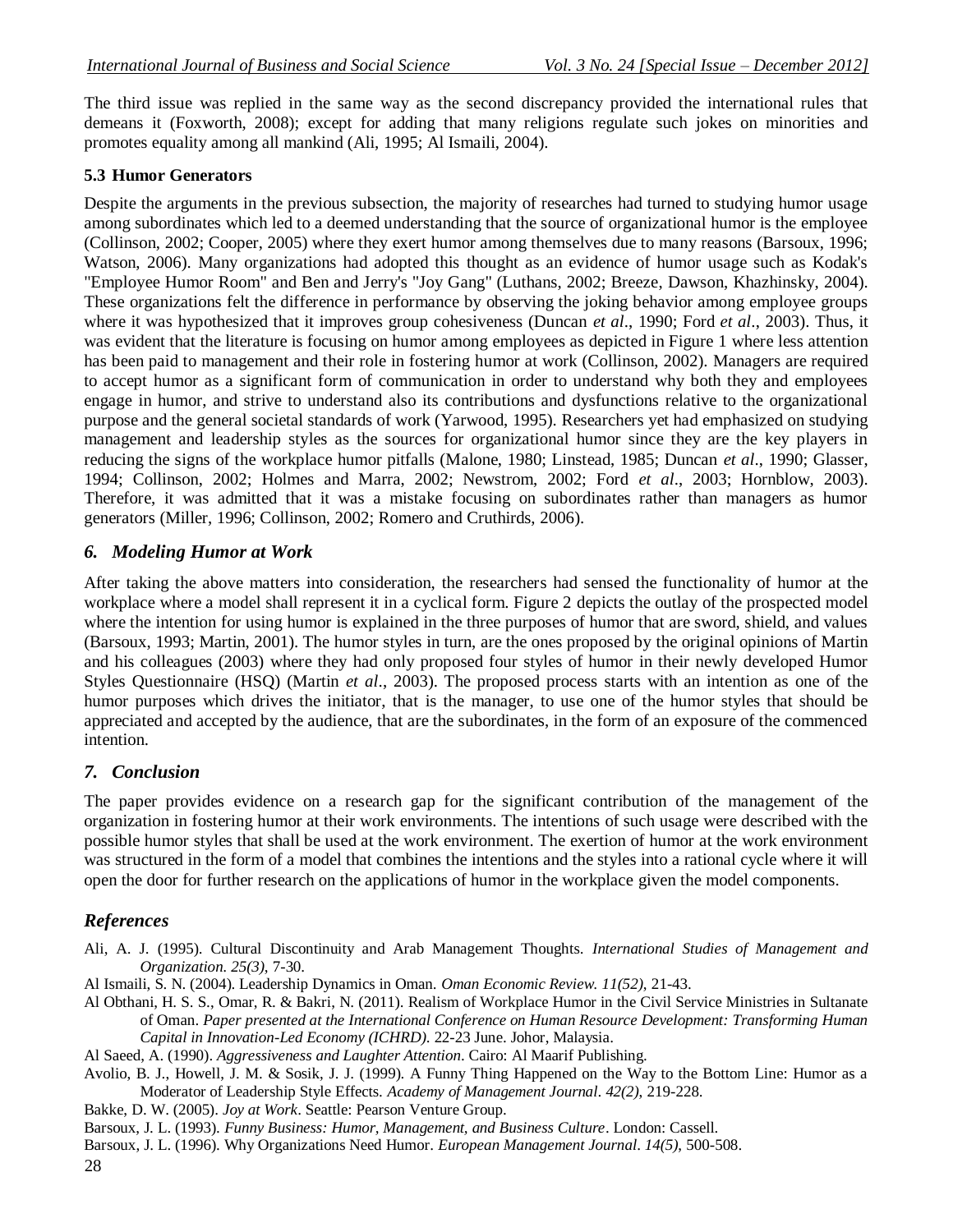- Boone, L. E. & Kurtz, D. L. (1999). *Contemporary Business*. Philadelphia: The Dryden Press.
- Breeze, L., Dawson, A. & Khazhinsky, S. (2004). Humor in the Workplace: Anecdotal Evidence Suggests Connection to Employee Performance. *Perspectives in Business. 2(1)*, 49-54.
- Buckingham, M. (2005). What Great Managers Do. *Harvard Business Review. 83(3)*, 70-79.
- Collinson, D. L. (2002). Managing Humor. *Journal of Management Studies*. *39(3)*, 260-288.
- Cooper, C. D. (2005). Just Joking Around: Employee Humor Expression as an Ingratiatory Behavior. *Academy of Management Review*. *30(4)*, 765-776.
- Dandridge, T. C. (1986). Ceremony as an Integration of Work and Play. *Organization Studies. 7(2)*, 159-170.
- Davies, C. (2002). *The Mirth of Nations*. New Jersey: Transaction Publication.
- Duncan, W. J. (1982). Humor in Management: Prospects for Administrative Practice and Research. *Academy of Management Review*. *7(1)*, 136-142.
- Duncan, W. J. & Feisal, J. P. (1989). No Laughing Matter: Patters of Humor in the Workplace. *Organizational Dynamics*. *17(4)*, 18-30.
- Duncan, W. J., Smeltzer, L. R. & Leap, T. L. (1990). Humor and Work: Applications of Joking Behavior to Management. *Journal of Management*. *16(2)*, 255-278.
- Fatt, J. P. T. (2002). When Business Can be Fun. *Management Research News*. *25(1)*, 39-48.
- Ford, R. C., McLaughlin, F. S. & Newstrom, J. W. (2003). Questions and Answers about Fun at Work. *Human Resource Planning*. *26(4)*, 18-33.
- Foxworth, T. (2008). *Using Racial Humor at Work: Promoting Positive Discussion on Race*. MA Thesis, Oregon State University, Oregon.
- Glasser, W. (1994). *The Control Theory Manager*. New York: HarperCollins Publishers.
- Gundelach, P. (2000). Joking Relationships and National Identity in Scandinavia. *ACTA Sociologica, 43(2)*, 113-122.
- Holmes, J. & Marra, M. (2002). Having a Laugh at Work: How Humor Contributes to Workplace Culture. *Journal of Pragmatics*. *34(12)*, 1683-1710.
- Hornblow, D. (2003). Funny Business: Implications for Management and Leadership of a Culture of Humor. *Paper presented at the 17th ANZAM Conference of Management Challenges and Management Solutions*. 2-5 December. Fremantle.
- Leap, T. L. & Smeltzer, L. R. (1984). Racial Remarks in the Workplace: Humor or Harassment. *Harvard Business Review*. *62(6)*, 74-78.
- Lewis, R. D. (1999). *When Cultures Collide*. London: Nicholas Brealey Publishing.
- Linstead, S. (1985). Jokers Wild: The Importance of Humor in the Maintenance of Organizational Culture. *Sociological Review*. *33(4)*, 741-767.
- Luthans, F. (2002). *Organizational Behavior*. Boston: McGraw Hill.
- Macks, J. (2003). *How to be Funny*. New York: Simon and Schuster Paperbacks.
- Malone, P. B. (1980). Humor: A Double-Edged Tool for Today's Managers. *Academy of Management Review*. *5(3)*, 357-360.
- Martin, J. (2001). *Organizational Behavior*. London: Thomson Learning.
- Martin, R. A., Doris, P. P., Larsen, G., Gray, J. & Weir, K. (2003). Individual Differences in Uses of Humor and their Relation to Psychological Well-Being: Development of the Humor Styles Questionnaire. *Journal of Research in Personality*. *37(1)*, 48-75.
- McGee, E. & Shevlin, M. (2009). Effect of Humor on Interpersonal Attraction and Mate Selection. *The Journal of Psychology. 143(1)*, 67-77.
- Miller, J. (1996). Humor: An Empowerment Tool for the 1990s. *Management Development Review*. *9(6)*, 36-40.
- Morgan, G. (1997). *Images of Organization*. London: Sage Publications.
- Mullins, L. J. (2002). *Management and Organizational Behavior*. Harlow: Prentice Hall.
- Nevo, O., Nevo, B. & Yin, J. (2001). Singaporean Humor: A Cross Cultural, Cross Gender Comparison. *The Journal of General Psychology. 128(2)*, 143-156.
- Newstrom, J. W. (2002). Making Work Fun: An Important Role for Managers. *SAM Advanced Management Journal*. *106(1)*, 4-21.
- Rees, W. & Porter, C. (2003). *Skills of Management*. London: Thomson Learning.
- Romero, E. J. & Pearson, T. R. (2004). The Relationship between Humor and Group Productivity. *Journal of Management Research. 4(1)*, 53-61.
- Romero, E. J. & Cruthirds, K. W. (2006).The Use of Humor in the Workplace. *Academy of Management Perspectives*. *20(2)*, 58-69.
- Starbuck, W. & Webster, J. (1991). When is Play Productive. *Accounting Management and Information Technology. 1(1)*, 71-90.
- Veselka, L., Schermer, J. A., Martin, R. A. & Vernon, P. A. (2010). Relations Between Humor Styles and the Dark Triad Traits of Personality. *Personality and Individual Differences. 48(6)*, 772-774.
- Watson, T. J. (2006). *Organizing and Managing Work: Organizational, managerial, and strategic behavior in theory and practice*. Harlow: Pearson Education Limited.
- Yarwood, D. L. (1995). Humor and Administration: A Serious Inquiry into Unofficial Organizational Communication. *Public Administration Review*. *55(1)*, 81-90.
- Zaleznik, A. (2004). Managers and Leaders: Are they Different. *Harvard Business Review. 82(1)*, 74-81.